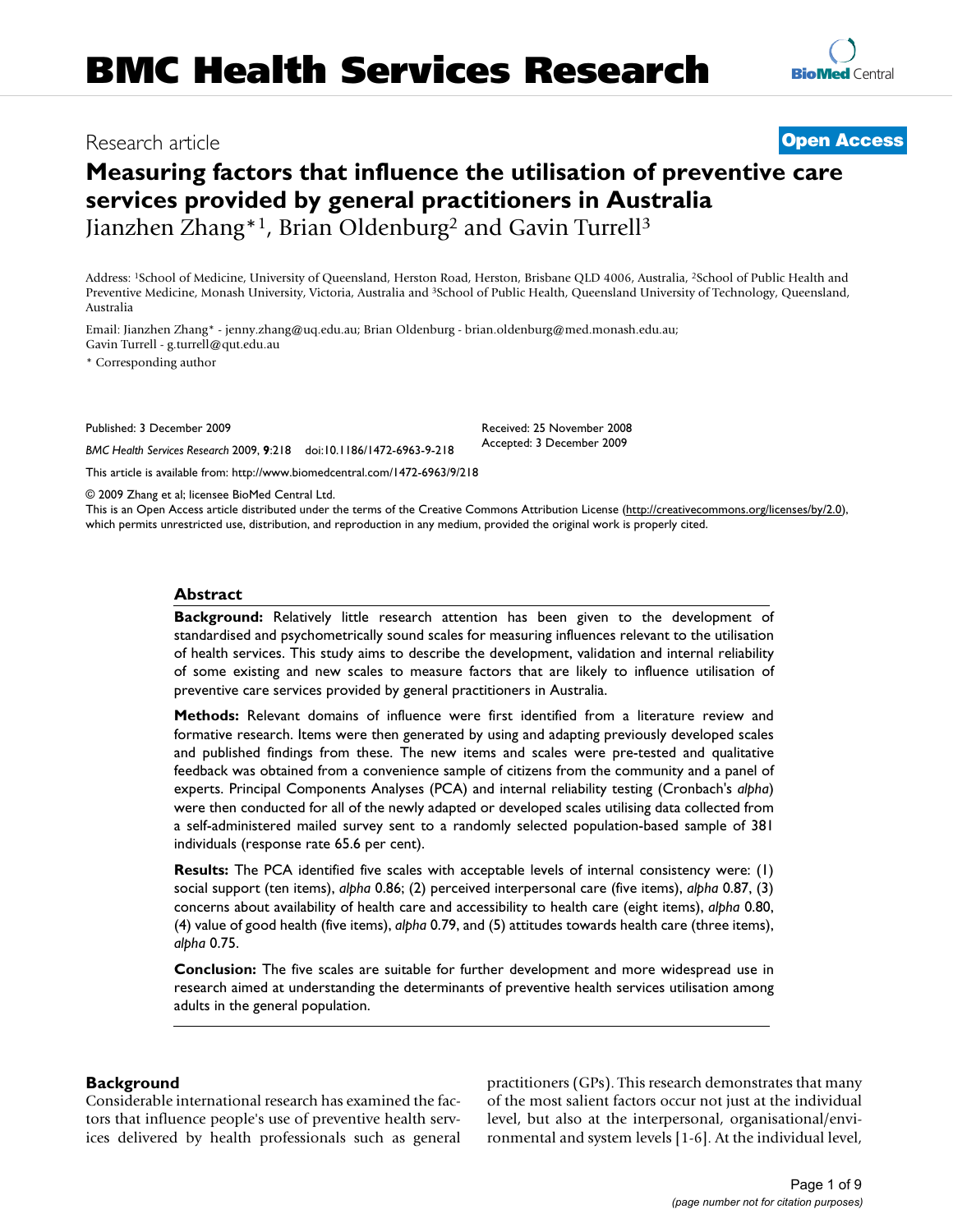patients' attitudes and beliefs have been clearly demonstrated to be related to their access and use of preventive health services provided by GPs and various kinds of clinics. For example, belief in regular physical check-ups was positively associated with self-reported utilisation of outpatient medical care [\[7\]](#page-7-2). Studies in the US and UK found that a lack of appropriate knowledge and understanding about screening mammography were key factors in women not seeking out screening [\[8,](#page-7-3)[9\]](#page-7-4).

At the interpersonal or social level, factors can be classified into two groups that include family resources such as health insurance coverage and accessibility of a regular source of health care, and social support from family, friends and other social groups. For example, people with a regular source of care and appropriate medical insurance are more likely to have a routine medical check-up than those without a regular source of care or medical insurance [\[10](#page-7-5)[-15](#page-7-6)]. A number of Australian studies have also suggested that patients who utilise the same GPs on repeat occasions are more likely to receive appropriate preventive care [[16,](#page-7-7)[17\]](#page-8-0). Different US studies have demonstrated the importance of social network variables in accounting for differences in the use of preventive health services such as medical check-ups, dental care and immunisations [[18](#page-8-1),[19\]](#page-8-2). In addition, Australian studies suggest that family and social support are important influences on people's use of preventive health services. For example, men with lower social support were less likely to contact a GP [\[20\]](#page-8-3).

At the environmental/organisational level, access to a car, short distance and travel time to health services and waiting time in health services are positive determinants of preventive health utilisation [[8](#page-7-3),[21,](#page-8-4)[22](#page-8-5)]. Finally, at the system level, health services utilisation behaviour is also strongly influenced by societal resources, priorities and policies. For example, in Australia, the Medicare rebate system supports (almost) universal access to GP services compared to other countries such as the US [\[23](#page-8-6)]; however, even in this system, the majority of GPs still require a copayment to be paid by their patients and there are also other (in)direct costs associated with visiting a GP [[24](#page-8-7),[25\]](#page-8-8). Young et al. [[25\]](#page-8-8) found that lower socioeconomic position was associated with lower out-of-pocket costs per consultation and was inversely related to use of preventive health services.

Andersen's Behavioral Model of Health Services Utilisation has been widely used for many years as a theoretical model for understanding individuals' use of health services (including preventive health services) [\[26](#page-8-9)]. This model was initially developed and empirically tested in a series of studies to help understand why families use health services and also to define and measure equitable access to health care and to assist in developing policies to

promote equitable access. The model has been updated a number of times since the 1960's [\[1](#page-7-0)[,4\]](#page-7-8). It purports to identify the multiple factors that influence health services use [\[1\]](#page-7-0). The theoretical framework used for the present study was based primarily on Andersen's Behavioural Model of Health Services Utilisation, but also included some additional elements from other models (such as the Health Belief Model). It focused on four levels of factors, with these being at the system, organisational/environmental, interpersonal and individual levels of influence, with a particular focus on those factors which might best predict socioeconomic differences in use of preventive health services. This adapted model was used in the current study to inform the further development and psychometric evaluation of measures of those key influences of health services related to the aforementioned four levels, including: perceived availability of and accessibility to health care; perceived interpersonal care from GPs; regular source of care; social support; and attitudes and beliefs towards health care and GPs. Given that relatively little attention has been given to the development of valid and reliable scales for measuring these kinds of influences, the current study aims to describe the development, validation and internal reliability of some existing and new scales to measure factors that are likely to influence utilisation of preventive care services provided by general practitioners in Australia.

## **Methods**

## *Scale Development*

The scales and questionnaire were developed according to the following steps: (1) identification of relevant and salient domains; (2) identification and/or adaptation of existing items and where necessary, development of new items; (3) development of a draft questionnaire and review by an expert panel; (4) pre-testing and piloting of the reviewed questionnaire; (5) collection of data using a mail survey; and (6) evaluation of the psychometric properties of the scales. Each of these critical steps and the results are discussed in the following section.

## *Identification of relevant and salient domains*

In order to identify relevant domains of influences on GP preventive health services utilisation, a literature review was conducted. The key search terms used were: 'primary health care' or 'general practice', 'prevention' or 'preventive activities', 'preventive health services or preventive health care', and determinants of health services utilisation'. The search was conducted via the EBSCO HOST search engine, including Medline, PsychINFO, Primary Search and PsycARTICLES databases. The most commonly investigated determinants of GP preventive health services utilisation have been: (1) the type of health care system as a system-level determinant, such as bulk-billing services; (2) environmental/organisational-level factors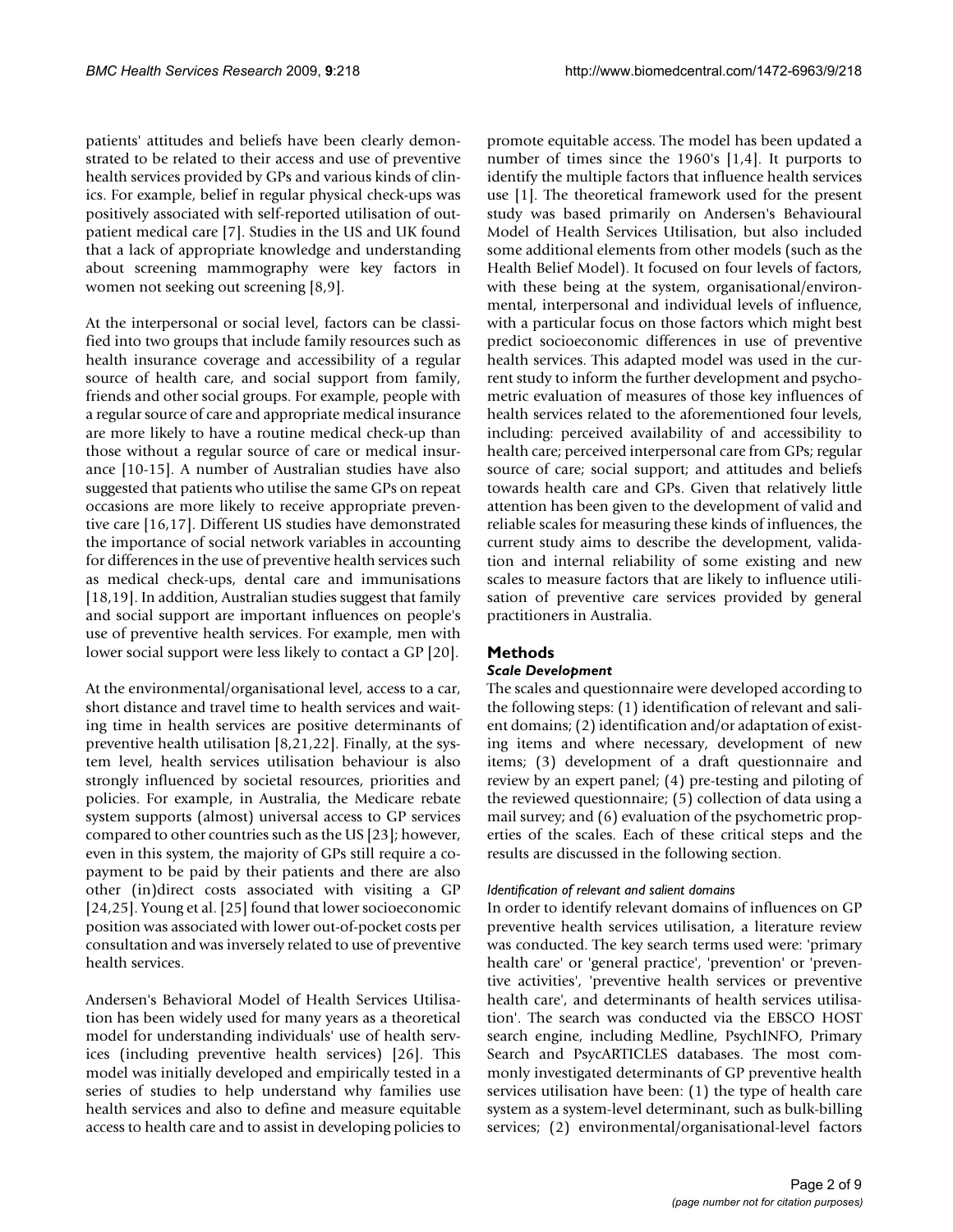affecting access, including transport, travel time and cost; the number of doctors or health professionals to choose from, being able to see a preferred doctor, appointment time, waiting time and length of consultation time; (3) interpersonal-level factors such as family sources and patient social support variables; and finally, (4) the individual's attitudes and beliefs towards different aspects of health and health care. Table [1](#page-2-0) summarises these four domains and gives examples of the kinds concepts relevant to each domain.

## *Identification and/or adaptation of existing items and where necessary, development of new items*

Once the domains were identified, a further literature search was conducted in order to identify scales and questionnaire items relevant to each of the domains listed in Table [1](#page-2-0). The key search terms used to identify potentially relevant questionnaires, questions and/or scales were, 'preventive health services or preventive health care and beliefs or attitudes or behaviours and instrument or scales'. The search was conducted via the EBSCO HOST search engine, including Medline, PsychINFO, Primary Search and PsycARTICLES databases. The search was also conducted through international and Australian instrument web sites, including the Australian Centre on Quality of Life Instrument Database at [http://](http://acqol.deakin.edu.au/instruments/index.htm) [acqol.deakin.edu.au/instruments/index.htm](http://acqol.deakin.edu.au/instruments/index.htm) and BUROS Institute of Mental Measurements at [http://www.unl.edu/](http://www.unl.edu/buros) [buros](http://www.unl.edu/buros). Key researchers names were also searched for their publications.

Potentially relevant scales and questions relating to each domain were then extracted from a review of all the existing questionnaires and formative studies. The authors of the relevant scales and questions were contacted, and permission was sought to use and/or adapt the previously developed measures. Additional psychometric information and any other relevant information for each of these scales were also requested from the researchers. The criteria we used for determining whether a scale was suitable and appropriate for use in the present study included: the scale had been previously tested psychometrically and validated; the content of the scale was suitable for the new research purpose; and the questionnaire items and permission could be obtained from the author. Subsequently, six scales were identified. They included: (1) concerns about availability of and accessibility to health care [[27,](#page-8-10)[28](#page-8-11)]; (2) perceived interpersonal care [\[29](#page-8-12)[,30](#page-8-13)]; (3) value of health care, (4) value of doctors and (5) value of good health [[21\]](#page-8-4); and (6) social support [\[31-](#page-8-14)[33\]](#page-8-15). These

<span id="page-2-0"></span>

| Table 1: Domains of influences on GP preventive health services utilisation |
|-----------------------------------------------------------------------------|
|-----------------------------------------------------------------------------|

| <b>Domains</b>                                           | <b>Details</b>                            | <b>Description</b>                                                                                                                                            |
|----------------------------------------------------------|-------------------------------------------|---------------------------------------------------------------------------------------------------------------------------------------------------------------|
| (1) Perceived system-level factor                        |                                           |                                                                                                                                                               |
| Health care system                                       | Being able to find a doctor who           | For example, bulk billing is the Medicare rebate system in<br>Australia, which allows GPs to provide their services at no<br>'out-of-pocket' cost to patients |
|                                                          | bulk bills                                |                                                                                                                                                               |
| (2) Perceived environmental/organisational-level factors |                                           |                                                                                                                                                               |
| Accessibility to health services                         | Accessibility to transport                | Transport to GP clinic: public/own car to access to health<br>services.                                                                                       |
|                                                          | Travel time to health services            | Travel time to the regular source of medical care.                                                                                                            |
|                                                          | The cost of seeing a general practitioner | Out-of-pocket cost from patients related to the consultation<br>fee.                                                                                          |
| Availability of health services                          | A number of doctors to choose from        | Available doctors for patients to choose e.g. female doctors.                                                                                                 |
|                                                          | Able to see preferred doctor              | A doctor who patients would like to see.                                                                                                                      |
|                                                          | Amount of time to get an appointment      | Elapsed time between initial request and the date of the<br>appointment to see a GP.                                                                          |
|                                                          | Waiting time                              | Waiting time in GP's office or clinic.                                                                                                                        |
|                                                          | Consultation time                         | How long GP consults with the patient.                                                                                                                        |
| GP's attitudes towards patients                          | Inter-personal care scale                 | GP's perceived attitude towards patients.                                                                                                                     |
| (3) Interpersonal-level                                  |                                           |                                                                                                                                                               |
| Family sources                                           | Regular source of care                    | Regularly visit GPs at one practice or one doctor.                                                                                                            |
| Social support                                           | Social support                            | Support from family, friends and neighbours                                                                                                                   |
| (4) Individual-level                                     |                                           |                                                                                                                                                               |
| Attitudes and beliefs towards health care                | Value of general practitioners            | Patients' perceptions towards doctors.                                                                                                                        |
|                                                          | Value of health care                      | Patients' perceptions towards health care.                                                                                                                    |
|                                                          | Value of good health                      | Patients' attitudes towards doctor's advice about improving<br>their health.                                                                                  |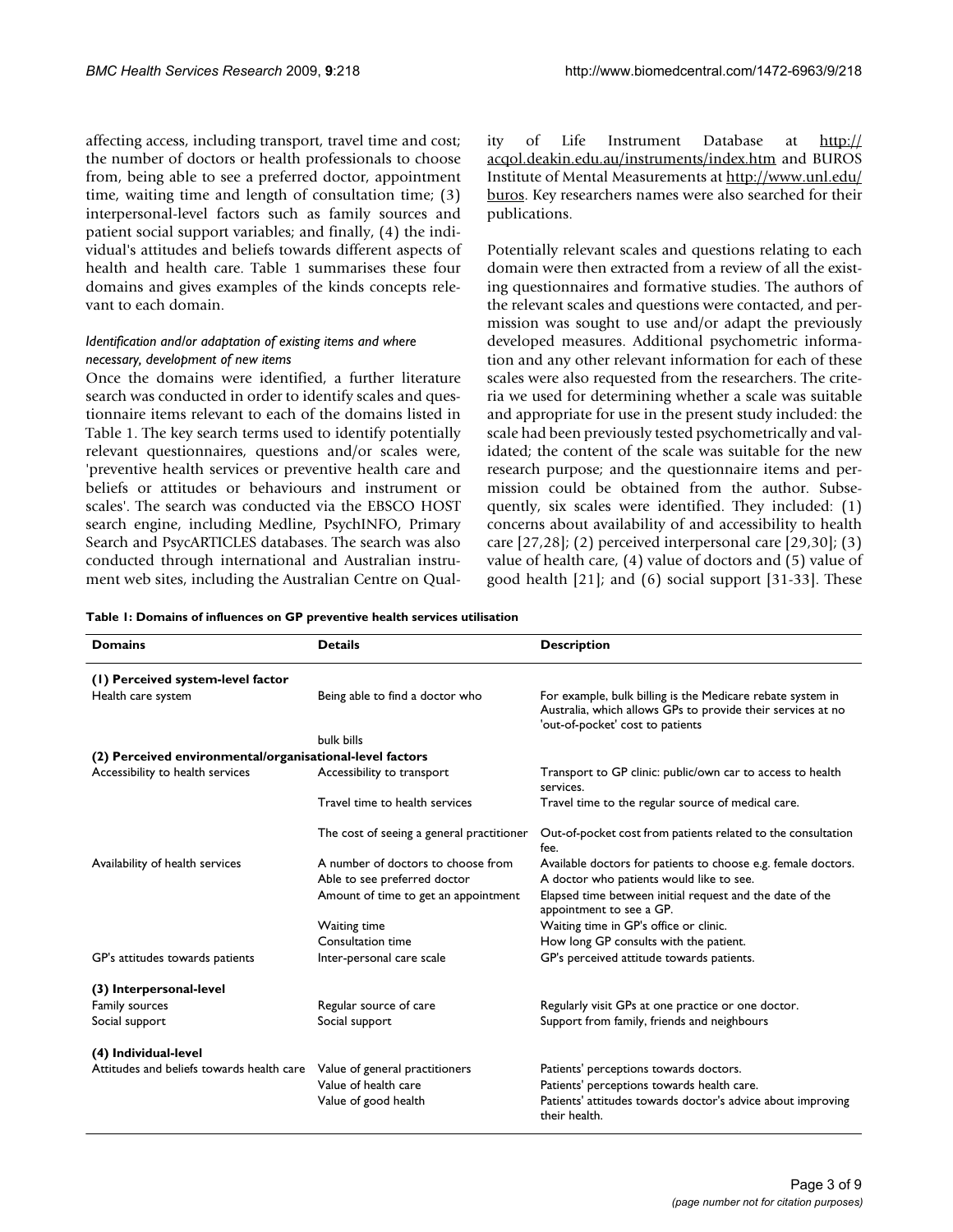scales measured people's attitudes and perceptions towards preventive health care and health services at individual, interpersonal, environmental/organisational and system levels.

The items for the scale measuring "concerns about availability and accessibility to health care" were adapted from a previous study [[28\]](#page-8-11). Three items previously used to assess accessibility to health care [\[27](#page-8-10),[28\]](#page-8-11) were adapted and re-worded. For example, to obtain more specific information, the original item 'Number of GPs you have to choose from' was changed to 'Having a number of doctors to choose from in the one medical practice/centre'; 'Ease of seeing the GP of your choice' was changed to 'Being able to see my preferred doctor every time'; and 'How long you wait to get a GP appointment' was changed to 'The amount of time it takes to get an appointment to see a doctor'. In order to assess availability of "bulk billing" in general practice, one new item was developed to fit into the scale to assess the availability and accessibility of GP services. Items used previously to assess GP's attitudes towards patients (inter-personal care scale) [[29](#page-8-12),[30\]](#page-8-13) were included in their original form. Items used to measure social support from family and friends [[31](#page-8-14)[,32](#page-8-16)] were slightly reworded such as 'confide in' was changed to 'talk to' and 'come to visit' into 'visit' in order to make the sentence simple and easy understand. Under the domain of individual-level factors, items from previous scales assessing patients' attitudes and beliefs including value of doctors, value of health care and value of good health [[15\]](#page-7-6) were reworded based on Australian health system and language. The scale names were changed from "value of doctors" to "value of GPs", from "value of health care" to "Attitudes towards health care", while "value of good health" was left unchanged.

Six scales were developed for further psychometric evaluation. This includes one original scale and five adapted and further developed scales: (1) concerns about availability and accessibility to health care (nine items), (2) perceived interpersonal care (three items) (original scale), (3) attitude towards health care (five items), (4) value of general practitioners (four items) and (5)value of good health (five items), and (6)social support (ten items). Items of concerns about availability and accessibility to health care used a six-point response format with responses including 'very important', 'fairly important', 'not important', 'not at all important', 'I don't think about it' and 'not applicable'. Items of perceived interpersonal care used a five-point response format comprising 'excellent', 'very good', 'good', 'fair' and 'poor'. Items of attitude towards health care, value of general practitioners and social support used a seven-point response format with responses ranging from 'strongly agree' to 'strongly disagree'. Finally, items concerning the value of good health used four-point

response format with responses ranging from 'very likely' to 'very unlikely'.

*Development of a draft questionnaire and review by an expert panel* The items for the 6 scales (36 items) were then combined together with 12 socio-demographic items, 10 items assessing health status, disease conditions and smoking status, 20 items assessing use of health services and finally one item assessing regular source of health care. Combined together, the items from the 6 scales and all the additional items formed the GP Preventive Health Services Utilisation Questionnaire (GP-PHSUQ). This draft questionnaire was then reviewed by six "expert" national and international researchers working in one or more of the fields of health services, primary health care or public health research. The experts were requested to consider two main issues: first, whether the proposed scales and questions provided sufficient coverage of the required domain areas; and, secondly, whether the expert was aware of other existing measures or questionnaires that might further inform item and scale development. Most of the feedback related to specific suggestions about the reading level required to understand some of the questions, formatting of the questionnaire, and the wording and sequencing of questions. Consequently, a number of terms were re-worded so as to reduce the required reading age. A revised version of GP-PHSUQ was developed following the incorporation of the experts' feedback.

## *Pre-testing and piloting of the reviewed questionnaire*

The revised questionnaire was then pre-tested with a small, purposive community sample in Brisbane in order to evaluate and further improve the wording of the questions and the presentation of the questionnaire. Twenty two individuals aged from 25 to 64 years, and from different socioeconomic backgrounds were selected for pre-testing. The average age of participants for the pre-testing was 37. Twelve males and ten females participated in this pretesting. A questionnaire was distributed to each participant, with an accompanying invitation letter and checklist. Feedback and comments provided by participants related to clarity of instructions, repetition of some items, irrelevancy of items, length of questions, similarity of items and sensitivity of questions such as income. Further modification was made to the questionnaire following this feedback.

On completion of the above steps, the final GP-PHSUQ consisted of a 10-page A4 booklet (the questionnaire is available from the first author on request). The questionnaire included 79 items made up of: 12 socio-demographic items; 10 items assessing health status, disease conditions and smoking status; 20 items assessing use of health services; and 37 items assessing the factors that might affect health services utilisation.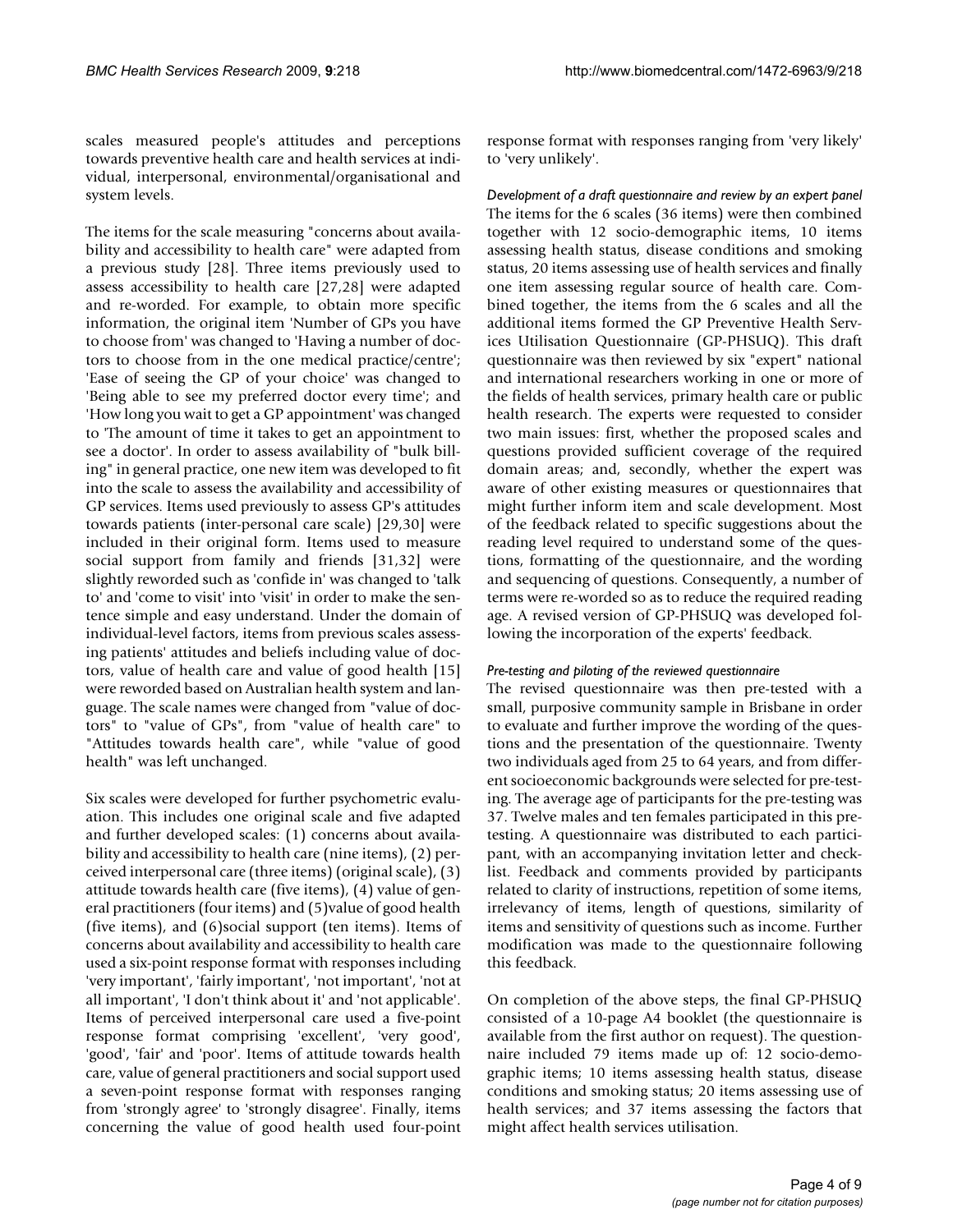#### *Collection of data using a mail survey*

A mailed survey was then conducted to test reliability and validity of the scales in the general population. A sample of individuals aged 25-64 years of age  $(N = 800)$  from Brisbane municipal area was randomly drawn from the Australian Electoral Roll in 2004. The sample included all eligible citizens 18 years of age and over who are registered to vote in Australian elections. The questionnaire was mailed to each selected participant during November 2004. We used Dillman's mail survey methodology [[34\]](#page-8-17) as outlined here. Eight hundred surveys were mailed, with each package containing a personalised cover letter, a survey, an instant lottery ticket, as well as a pre-addressed and prepaid reply envelope. After one week, a thank-you and reminder postcard was sent to all participants. A replacement questionnaire with cover letters was sent to nonrespondents four weeks after the first questionnaire mailout. Finally, a reminder letter was sent to those people who had still not returned their survey six weeks after the first mail-out. There were 1453 questionnaires sent out to participants in the three subsequent mailings over six weeks. A final useable response rate of 65.6 per cent was achieved, which included a sample of 519 respondents.

There were 381 respondents' surveys that were eligible to be used for the final data analysis after exclusion of those respondents who already had a pre-existing cardiovascular diseases, diabetes or other self-identified chronic condition ( $n = 138$ ). The rationale for excluding the latter group from this analysis was that the purpose of this study was to investigate the utilisation of preventive health services by different social economic individuals who did not have any (known) chronic illness at the time of questionnaire completion. There were a total of 381 respondents 25-64 year old, including 155 males (40.7 per cent) and 226 females (59.3 per cent). The average age of the sample was 42. Table [2](#page-4-0) summarises the socio-demographic profile of the respondents ( $N = 381$ ) in terms of their age, gender, education, and household income.

#### *Evaluation of the psychometric properties of the scales*

Face and content validity were evaluated for each scale during their development. Face validity was assessed by the research team and the expert review panel. Content validity of the scales and items was evaluated utilising the conceptual framework used for measurement development. Principal Components Analyses (PCA) were conducted in order to extract the maximum amount of variance from the loadings within components across all of the scale items [\[35](#page-8-18)]. An initial PCA was performed to determine how many underlying factors were in the complete set of scale items. The number of factors was derived based on eigenvalus greater than 1 and also a scree test of eigenvalues plotted against factors. After the number of factors had been determined, Varimax rotation was used

<span id="page-4-0"></span>**Table 2: Socio-demographic characteristics of the study sample (n = 381)**

| <b>Study variables</b>        | No of cases | Percentage       |
|-------------------------------|-------------|------------------|
| Gender                        |             |                  |
| Male                          | 155         | 40.7             |
| Female                        | 226         | 59.3             |
| Age groups                    |             |                  |
| 25-29                         | 46          | 12.1             |
| 30-34                         | 65          | 17.1             |
| 35-39                         | 61          | 16.0             |
| 40-44                         | 54          | 14.2             |
| 45-49                         | 54          | 14.2             |
| 50-54                         | 40          | 10.5             |
| 55-59                         | 38          | 10.0             |
| $60 - 64$                     | 23          | 6.0              |
| <b>Education</b>              |             |                  |
| Bachelor degree and higher    | 151         | 39.6             |
| Diploma                       | 40          | 10.5             |
| Vocational                    | 65          | 17.1             |
| Non post-school qualification | 116         | 30.4             |
| Missing                       | 9           | 2.4              |
| <b>Household income</b>       |             |                  |
| Aus \$52 000 or more          | 206         | 54.1             |
| \$31 200-51 999               | 60          | 15.7             |
| $<$ \$31 199                  | 40          | 10.5             |
| Don't wish to answer          | 70          | 18.4             |
| Missing                       | 5           | $\overline{1.3}$ |

to extract and rotate the final loadings. Items were excluded if the loading of the coefficients was less than 0.5, to allow for a moderate level (20-30 per cent) of overlapping variance [\[36](#page-8-19)].

The internal consistency of each factorially derived scale was assessed by calculating Cronbach's *alpha* reliability coefficients for each scale. A Cronbach's *alpha* coefficient of greater than 0.7 was considered acceptable [[36\]](#page-8-19). Mean scores and standard deviations for each factorial scale were used to assess the variation in response within the sample population. The following steps were used to generate a total score for each scale. Firstly, each item of the scale was assigned a number from high to low, based on each scale format. For example, if the scale response format was strongly agree, moderately agree, agree, disagree, moderately disagree and strongly disagree, then the numbers were assigned as 6, 5, 4, 3, 2 and 1. Secondly, negatively worded items were reversed before a total score was calculated for the scales in order to check reliability. Thirdly, 'not applicable' was excluded from the items. Fourthly, treating each of the items as an interval-level measure, the scores for each were added up to give an overall score for each scale.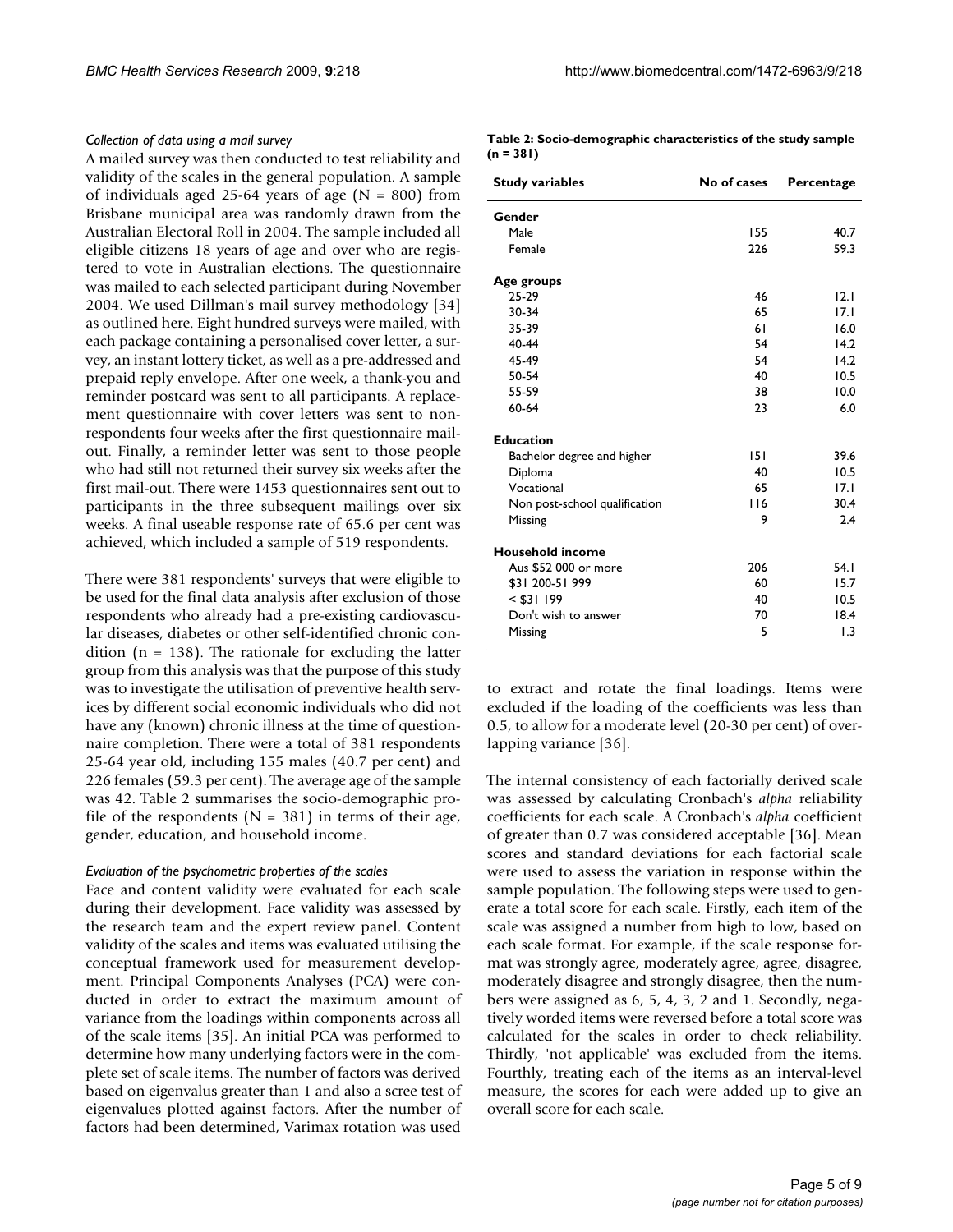Two types of missing values required attention in this study. The first involved item non-response, where there was no response to a particular question or item. The second occurred when the answer was marked in a way that was unclear, or fell outside the range of permissible responses for each item. In order to minimise the amount of missing data for each item, a 'best estimation' method was used whereby respondents with missing data were assigned the item-score of a respondent with a similar age, gender, income, and education level [[37](#page-8-20)[-39](#page-8-21)].

Statistical Package for Social Science (SPSS) 12.01[\[40\]](#page-8-22) was used for PCA and for the calculation of Cronbach's *alpha*.

## *Ethics*

Ethical approval was obtained from the Human Research Ethics Committee, Queensland University of Technology (QUT) before conducting the above described pre-testing and the following mailed survey (QUT Ref No 3642H).

## **Results**

The initial PCA produced eleven factor components with eigenvalues above 1 (range: 1.022 -5.352), which explain a total of 68.67 per cent of the variance. Using the screeplot provided by SPSS (not shown), there was quite a clear break between the fifth and sixth components. Components 1 to 5 captured much more of the variance (48.46%) than the remaining components. Therefore, five factor components were determined.

The final PCA rotation then produced five factors that measured social support, perceived interpersonal care, concerns about availability of and accessibility to health care, value of good health, and attitudes towards health care, which explained 12.8%, 10.9%, 10%, 7.9% and 6.8% of the variance, respectively.

Table [3](#page-6-0) presents the final component loadings for all of the complete scale items and the retained factor loadings are highlighted in bold. All ten items of the "social support" scale were retained. All three items of the scale "perceived interpersonal care" were retained, which were loaded together with one item (item (a)) from the scale "value of general practitioners" along with the item (c) from the scale "concerns about availability of and accessibility to health care". The new scale was created with five items and was still named "perceived interpersonal care". It should be noted that the response format for the new scale "perceived interpersonal care" was combined with other two items from two different response formats. The final response format suggested for this scale was "Excellent, very good, good, fair and poor". The rest of items (be) from the scale "Value of GPs" were removed because they had a factor loading less than 0.5. The scale "concerns about availability of and accessibility to health care"

became eight items. All five items of "value of good health" were also retained. Three items (a-c) from "attitudes towards health care" were retained, but item (d) was removed.

Table [4](#page-7-9) presents the results of the internal reliability test for each scale, including mean scores, standard deviations and Cronbach's *Alpha* reliability coefficients. The reliability coefficients for the scales of social support (*alpha* 0.86), perceived interpersonal care (*alpha* 0.87), concerns about availability of and accessibility to health care (*alpha* 0.80), value of good health (*alpha* 0.79), and attitudes towards health care (*alpha* 0.75) were all acceptable.

## **Discussion**

This research has identified five scales that measure some important factors related to people's use of GP preventive health services in Australia. Scale development and testing were conducted according to six key steps, that included: (1) identifying and conceptualising the domains to be measured; (2) identifying and/or adapting existing scales and additional scales to be developed; (3) revising the scales and items and then constructing the questionnaire and having this reviewed by experts; (4) further pre-testing and refining the scales and pilot questionnaire; (5) collecting data using a population-based survey methodology; and finally, (6) conducting a formal psychometric evaluation of the scales. The six derived scales were formally tested for their validity and reliability. Subsequently, five relevant scales were identified: (1) social support, (2) perceived interpersonal care, (3) concerns about availability of health care and accessibility to health care, (4) value of good health, and (5) attitudes towards health care. Each of the scales was also found to have an acceptable reliability coefficient [[35\]](#page-8-18).

There are three specific strengths to this research. Firstly, the research used a theoretical framework derived mainly from Anderson's Health Services Utilisation Model [[1](#page-7-0)], to guide domain and scale identification, scale development and validation. Secondly, the study used a socio-economically diverse and randomly selected population-based sample, so as to ensure the future generalizability of the developed scales. Finally, the study provided evidence of both factorial validity and internal reliability for the scales, which can be used by researchers in future research, particularly in Australia and potentially also, in other countries.

However, there are also a number of methodological shortcomings that need to be considered. The study sample was drawn from the electoral roll in the local government area of Brisbane, using a method which has been previously shown to under-represent socially disadvantaged individuals [[41,](#page-8-23)[42\]](#page-8-24). The results from the represent-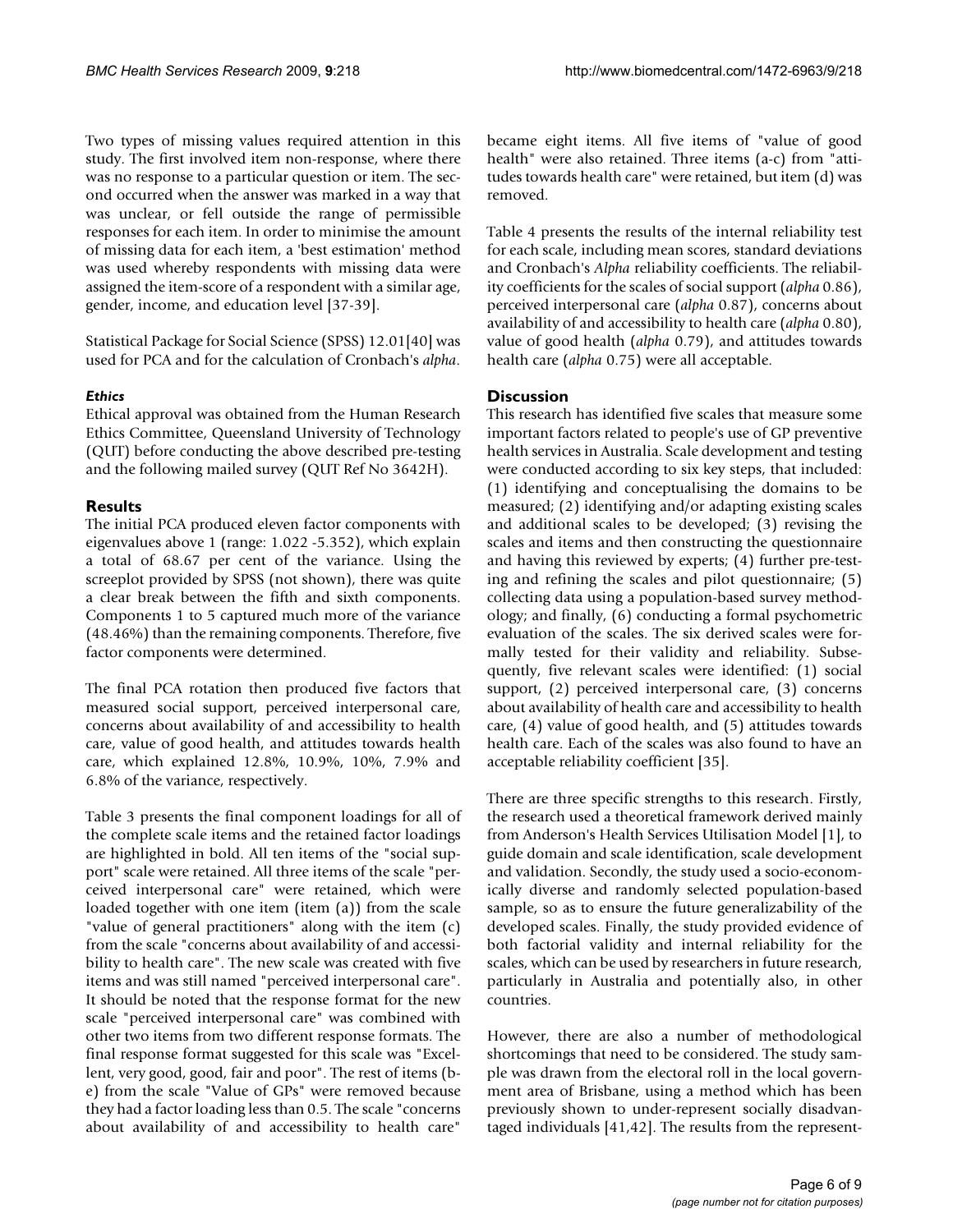#### <span id="page-6-0"></span>**Table 3: Results of final Principal Component Analysis for the scales**

|    | <b>Scales/items</b>                                                                                                  | <b>Factors and item loadings (Varimax Rotation)</b> |              |          |          |          |
|----|----------------------------------------------------------------------------------------------------------------------|-----------------------------------------------------|--------------|----------|----------|----------|
|    |                                                                                                                      | п                                                   | $\mathbf{2}$ | 3        | 4        | 5        |
|    | Social support                                                                                                       |                                                     |              |          |          |          |
| a. | People don't visit me as often as I would like.                                                                      | 0.565                                               | $-0.163$     | $-0.126$ | $-0.014$ | 0.246    |
| b. | I often need help from other people but can't get it. a                                                              | 0.662                                               | $-0.056$     | $-0.105$ | $-0.065$ | 0.250    |
| c. | I seem to have a lot of friends. a                                                                                   | 0.512                                               | 0.155        | $-0.028$ | 0.004    | 0.026    |
| d. | I don't have anyone that I can really talk to.                                                                       | 0.785                                               | $-0.002$     | $-0.076$ | $-0.026$ | 0.213    |
| е. | I have no one to lean on in times of trouble.                                                                        | 0.796                                               | 0.020        | $-0.044$ | $-0.056$ | 0.216    |
| f. | There is someone who can always cheer me up. a                                                                       | 0.701                                               | 0.086        | 0.084    | 0.118    | $-0.110$ |
| g. | I often feel very lonely.                                                                                            | 0.709                                               | $-0.085$     | $-0.161$ | 0.014    | 0.274    |
| h. | I enjoy the time I spend with the people who are important to me. a                                                  | 0.529                                               | 0.168        | 0.036    | 0.099    | $-0.269$ |
| i. | When something is on my mind, just talking with the people I know makes me feel<br>better. <sup>a</sup>              | 0.510                                               | 0.180        | 0.099    | 0.183    | $-0.262$ |
| j. | When I need someone to help me, I can usually find someone.                                                          | 0.745                                               | 0.179        | 0.037    | 0.105    | $-0.202$ |
|    | Perceived interpersonal care                                                                                         |                                                     |              |          |          |          |
| a. | The amount of time the doctor spends with you?                                                                       | 0.116                                               | 0.848        | 0.028    | $-0.096$ | $-0.012$ |
| b. | The doctor's patience with your questions or worries?                                                                | 0.116                                               | 0.882        | $-0.041$ | $-0.064$ | 0.028    |
| c. | The doctor's caring and concern for you?                                                                             | 0.080                                               | 0.889        | $-0.038$ | $-0.066$ | 0.020    |
|    | Concerns about availability of and accessibility to health care                                                      |                                                     |              |          |          |          |
| a. | Being able to find a doctor who bulk bills                                                                           | $-0.174$                                            | $-0.148$     | 0.520    | $-0.039$ | $-0.092$ |
| b. | Having a number of doctors to choose from                                                                            | $-0.014$                                            | 0.042        | 0.577    | 0.122    | $-0.056$ |
| c. | Being able to see my preferred doctor every time                                                                     | $-0.033$                                            | 0.523        | 0.328    | 0.124    | 0.049    |
| d. | The amount of time it takes to get an appointment                                                                    | 0.059                                               | 0.102        | 0.662    | $-0.016$ | $-0.022$ |
| e. | The cost of seeing a doctor                                                                                          | $-0.163$                                            | $-0.052$     | 0.681    | 0.009    | $-0.098$ |
| f. | Transport to see a doctor or medical centre                                                                          | $-0.089$                                            | 0.113        | 0.691    | 0.066    | 0.094    |
| g. | The amount of time to travel to see a doctor                                                                         | $-0.024$                                            | $-0.006$     | 0.704    | 0.083    | 0.124    |
| h. | The amount of time I have to wait in the waiting room                                                                | 0.111                                               | $-0.094$     | 0.650    | $-0.088$ | $-0.104$ |
| i. | The amount of time I get to spend with a doctor                                                                      | 0.058                                               | 0.227        | 0.626    | 0.020    | 0.030    |
|    | <b>Value of General practitioners</b>                                                                                |                                                     |              |          |          |          |
| a. | The care I have received from doctors in the last few years has been good                                            | 0.195                                               | 0.733        | $-0.101$ | $-0.004$ | 0.126    |
| b. | Doctors belong to a very high status profession                                                                      | 0.060                                               | 0.414        | 0.022    | 0.106    | 0.098    |
| c. | A person understands their own health better than most doctors do                                                    | 0.061                                               | $-0.024$     | $-0.009$ | $-0.091$ | 0.388    |
| d. | It is very important to choose your doctor carefully to get good medical care a                                      | 0.057                                               | $-0.415$     | $-0.154$ | $-0.177$ | 0.102    |
| е. | Many doctors are more interested in their incomes than in making sure everyone                                       | 0.212                                               | 0.237        | $-0.242$ | $-0.056$ | 0.342    |
|    | receives adequate medical care                                                                                       |                                                     |              |          |          |          |
|    | Value of good health                                                                                                 |                                                     |              |          |          |          |
| a. | Get more rest and sleep                                                                                              | $-0.018$                                            | 0.031        | 0.009    | 0.757    | 0.053    |
|    | b. Get more exercise                                                                                                 | 0.087                                               | 0.020        | $-0.006$ | 0.718    | $-0.011$ |
| c. | Cut down on the amount of work you do                                                                                | 0.042                                               | 0.056        | $-0.019$ | 0.701    | 0.043    |
| d. | Stop eating some favourite foods                                                                                     | 0.003                                               | 0.055        | 0.056    | 0.714    | 0.043    |
| e. | Spend more time doing things with family and friends                                                                 | 0.100                                               | 0.112        | 0.120    | 0.716    | $-0.070$ |
|    | Attitudes towards health care                                                                                        |                                                     |              |          |          |          |
| a. | If you wait long enough, you can get over almost any disease without seeing a doctor                                 | 0.086                                               | 0.052        | $-0.058$ | 0.105    | 0.631    |
| b. | I avoid seeing a doctor whenever possible                                                                            | 0.022                                               | 0.151        | 0.067    | 0.097    | 0.751    |
| c. | I only go to a doctor if there is no other option                                                                    | 0.010                                               | 0.101        | 0.019    | 0.068    | 0.789    |
| d. | Even if a person is feeling okay, they should get a general examination or check up every<br>year or so <sup>a</sup> | $-0.053$                                            | 0.339        | $-0.007$ | 0.163    | 0.063    |
|    | <b>Total Variance Explained</b>                                                                                      | 12.78%                                              | 10.94%       | 10.01%   | 7.93%    | 6.80%    |

Notes: a. The score for this item has been reversely converted from original score, which gave a negative coefficient.

ativeness analysis indicated that the respondents with a higher level of education in the study sample were overrepresented, whereas respondents with a lower level of education were underrepresented when compared to the 2001 census of the Local Government area of Brisbane. The use of the scales needs to be further evaluated in low socioeconomic individuals or communities. Data were based on self-report which is a commonly used method of collecting data about individuals' health and risk-factor status [[43](#page-8-25)]. Newell et al. [\[43](#page-8-25)] critically reviewed 66 studies based on self-reports of health behaviours and risk factors relating to cancer and cardiovascular diseases in the general population. They concluded that self-reported data consistently underestimated the proportion of individuals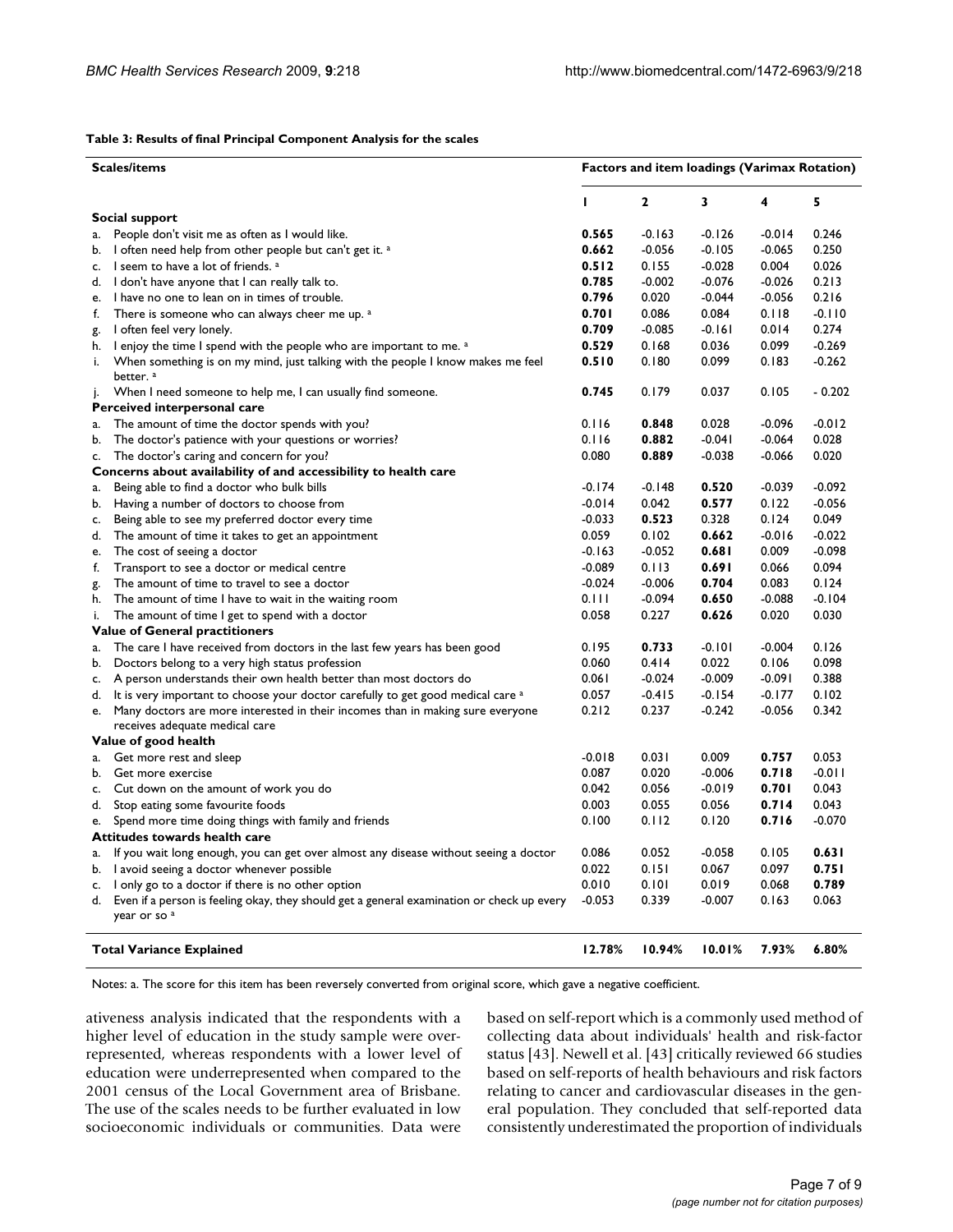| <b>Scales</b>                                                                  | <b>Number of Cases</b> | <b>Number of Items</b><br>(possible score range) | Mean (SD)    | Cronbach's Alpha |
|--------------------------------------------------------------------------------|------------------------|--------------------------------------------------|--------------|------------------|
| Social Support                                                                 | 381                    | $10(10-60)$                                      | 44.78 (7.64) | 0.86             |
| Perceived interpersonal care                                                   | 378                    | $5(5-25)$                                        | 15.02(3.88)  | 0.87             |
| Concerns about availability of health care and accessibility<br>to health care | 323a                   | $8(8-40)$                                        | 29.22 (5.65) | 0.80             |
| Value of good health                                                           | 381                    | $5(5-20)$                                        | 15.12(2.51)  | 0.79             |
| Attitudes towards health care                                                  | 38 I                   | $3(3-18)$                                        | 11.69(3.25)  | 0.75             |

<span id="page-7-9"></span>**Table 4: Mean scores, standard deviations and Cronbach's** *Alpha* **reliability coefficients for the factorially derived scales**

Notes: a. 'Not applicable' was excluded from the scales.

considered 'at-risk'. Furthermore, the research findings relate primarily to GP-based utilisation of preventive health services by the general adult population in Australia and we do not really know the applicability or relevance of these scales for use in other population with different health care systems in other counties. Future research in different utilisations of different health care systems may be needed, as well as the salient factors for each of the systems.

## **Conclusion**

The five scales are suitable for further use by researchers and practitioners interested in measuring people's perception, attitudes and beliefs towards GP preventive health services utilisation at individual, interpersonal, organisational/environmental and systems level. Given this study used people's perceptions of these factors, more direct (objective) measures to assess these are necessary in the future. Nevertheless, it is imperative to identify such factors impacting people's use of preventive health services, in order to prevent chronic diseases[\[44](#page-8-26)]. It is especially important for those groups where there is poorer access and utilisation of the services [\[45-](#page-8-27)[47\]](#page-8-28).

## **Competing interests**

The authors declare that they have no competing interests.

## **Authors' contributions**

JZ: Made substantial contributions to conception and study design, carried out data collection and performed the statistical analysis and interpretation of data. Has also been involved in drafting the manuscript, revised it critically for important intellectual content and given final approval for the version to be published. BO: Made substantial contributions to conception and study design. Has also been involved in drafting the manuscript, revised it critically for important intellectual content and given final approval for the version to be published. GT: Made substantial contributions to study design, data analysis and interpretation of data. Has been involved in drafting the manuscript, revised it critically for important intellectual content and given final approval for the version to be published.

## **Acknowledgements**

This research was supported by the National Health and Medical Research Council (NHMRC), Public Health Scholarship, and was conducted at the QUT School of Public Health in Queensland Australia. At the time of this research, Jianzhen Zhang was a PhD candidate and Brian Oldenburg was employed at QUT, and Gavin Turrell was a Senior Research Fellow supported by a National Health and Medical Research Council/National Heart Foundation Career Development Award. We would like to thank to all participants in the pre-testing and mailed survey and to the experts who contributed to the development of questionnaire as well as the authors who gave us permission to use and adapt their scale items.

#### **References**

- <span id="page-7-0"></span>1. Andersen R: **[Revisiting the behavioral model and access to](http://www.ncbi.nlm.nih.gov/entrez/query.fcgi?cmd=Retrieve&db=PubMed&dopt=Abstract&list_uids=7738325) [medical care: Does it matter?](http://www.ncbi.nlm.nih.gov/entrez/query.fcgi?cmd=Retrieve&db=PubMed&dopt=Abstract&list_uids=7738325)** *Journal of Health and Social Behavior* 1995, **36(1):**1-10.
- 2. Glanz K, Rimer BK: *Theory at a Glance: A Guide for Health Promotion Practice* Bethesda, MD.: National Cancer Institute; 1994.
- 3. Glanz K, Rimer BK, Lewis FM: *Health Behavior and Health Education* San Francisco: Jossery-Bass; 2002.
- <span id="page-7-8"></span>4. Gochman DS: *Handbook of health behavior research I* New York and London: Plenum Press; 1997.
- 5. Turrell G, Oldenburg BF, McGuffog ID, Dent R: *Socioeconomic determinants of health: Towards a national research program and a policy and intervention agenda* Canberra: Ausinfo; 1999.
- <span id="page-7-1"></span>6. Winett RA, King AC, Altman DG: *Health psychology and public healthL: An integrative approach* New York: Pergamon Press; 1989.
- <span id="page-7-2"></span>7. Cleary P, Jette AM: **[The validity of self-reposted physician utili](http://www.ncbi.nlm.nih.gov/entrez/query.fcgi?cmd=Retrieve&db=PubMed&dopt=Abstract&list_uids=6492908)[sation measures.](http://www.ncbi.nlm.nih.gov/entrez/query.fcgi?cmd=Retrieve&db=PubMed&dopt=Abstract&list_uids=6492908)** *Medical Care* 1984, **22(9):**796-803.
- <span id="page-7-3"></span>8. Bentley JM: **[Barriers to accessing health care: The perspective](http://www.ncbi.nlm.nih.gov/entrez/query.fcgi?cmd=Retrieve&db=PubMed&dopt=Abstract&list_uids=12550146) [of elderly people within a village community.](http://www.ncbi.nlm.nih.gov/entrez/query.fcgi?cmd=Retrieve&db=PubMed&dopt=Abstract&list_uids=12550146)** *International Journal of Nursing Studies* 2003, **40:**9-21.
- <span id="page-7-4"></span>9. Breen N, Kessler L: **[Changes in the use of screening mammog](http://www.ncbi.nlm.nih.gov/entrez/query.fcgi?cmd=Retrieve&db=PubMed&dopt=Abstract&list_uids=8279613)[raphy: Evidence from the 1987 and 1990 National Health](http://www.ncbi.nlm.nih.gov/entrez/query.fcgi?cmd=Retrieve&db=PubMed&dopt=Abstract&list_uids=8279613) [Interview Surveys.](http://www.ncbi.nlm.nih.gov/entrez/query.fcgi?cmd=Retrieve&db=PubMed&dopt=Abstract&list_uids=8279613)** *American Journal of Public Health* 1994, **84(1):**62.
- <span id="page-7-5"></span>Borrell C, Rohlfs I, Ferrando J, Pasarin MI, Dominguez-Berjon F, Plasencia A: **[Social inequalities in perceived health and the use of](http://www.ncbi.nlm.nih.gov/entrez/query.fcgi?cmd=Retrieve&db=PubMed&dopt=Abstract&list_uids=10615572) [health services in a southern European urban area.](http://www.ncbi.nlm.nih.gov/entrez/query.fcgi?cmd=Retrieve&db=PubMed&dopt=Abstract&list_uids=10615572)** *International Journal of Health services* 1999, **29(4):**743-764.
- 11. Dunlop S, Coyte PC, McIsaac W: **[Socio-economic status and the](http://www.ncbi.nlm.nih.gov/entrez/query.fcgi?cmd=Retrieve&db=PubMed&dopt=Abstract&list_uids=10817475) [utilisation of physicians' services: Results from the Canadian](http://www.ncbi.nlm.nih.gov/entrez/query.fcgi?cmd=Retrieve&db=PubMed&dopt=Abstract&list_uids=10817475) [National Population Health Survey.](http://www.ncbi.nlm.nih.gov/entrez/query.fcgi?cmd=Retrieve&db=PubMed&dopt=Abstract&list_uids=10817475)** *Soc Sci Med* 2000, **51(1):**123-133.
- 12. Hulka BS, Wheat JR: **[Patterns of utilization: The patient per](http://www.ncbi.nlm.nih.gov/entrez/query.fcgi?cmd=Retrieve&db=PubMed&dopt=Abstract&list_uids=4010347)[spective.](http://www.ncbi.nlm.nih.gov/entrez/query.fcgi?cmd=Retrieve&db=PubMed&dopt=Abstract&list_uids=4010347)** *Medical Care* 1985, **23(5):**438-460.
- 13. Shankar C: **[Utilisation of routine medical services among](http://www.ncbi.nlm.nih.gov/entrez/query.fcgi?cmd=Retrieve&db=PubMed&dopt=Abstract&list_uids=10793509) [immigrants from El Salvador.](http://www.ncbi.nlm.nih.gov/entrez/query.fcgi?cmd=Retrieve&db=PubMed&dopt=Abstract&list_uids=10793509)** *Journal of Health Care for the Poor and Underserved* 2000, **11(2):**125-134.
- 14. Suarez L: **[Pap smear and mammogram screening in Mexican-](http://www.ncbi.nlm.nih.gov/entrez/query.fcgi?cmd=Retrieve&db=PubMed&dopt=Abstract&list_uids=8179042)[American women: The effects of Acculturation.](http://www.ncbi.nlm.nih.gov/entrez/query.fcgi?cmd=Retrieve&db=PubMed&dopt=Abstract&list_uids=8179042)** *American Journal of Public Health* 1994, **84(5):**742-746.
- <span id="page-7-6"></span>15. Urban N, Anderson GL, Peacock S: **[Mammography screening:](http://www.ncbi.nlm.nih.gov/entrez/query.fcgi?cmd=Retrieve&db=PubMed&dopt=Abstract&list_uids=8279611) [How important is cost as a barrier to use?](http://www.ncbi.nlm.nih.gov/entrez/query.fcgi?cmd=Retrieve&db=PubMed&dopt=Abstract&list_uids=8279611)** *American Journal of Public Health* 1994, **84(1):**50.
- <span id="page-7-7"></span>16. Carmichael A, Williams HE: **[Use of health care services for an](http://www.ncbi.nlm.nih.gov/entrez/query.fcgi?cmd=Retrieve&db=PubMed&dopt=Abstract&list_uids=6673721) [infant population in a poor socio-economic status, multi-eth](http://www.ncbi.nlm.nih.gov/entrez/query.fcgi?cmd=Retrieve&db=PubMed&dopt=Abstract&list_uids=6673721)-**